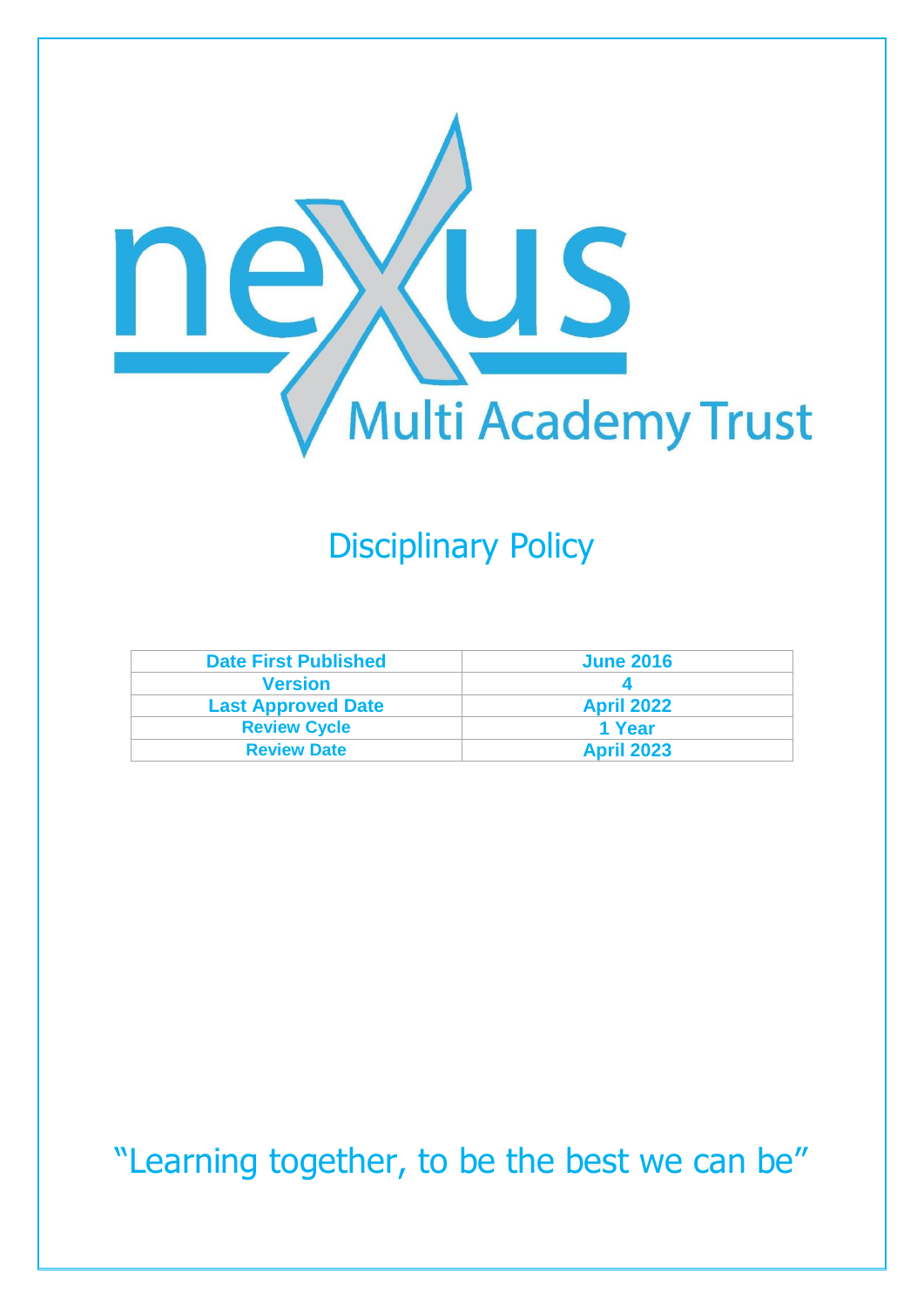

# 1. Context

- 1.1.Nexus Multi Academy Trust and its constituent academies are committed to a coherent approach to the safety, protection and wellbeing of members of the academy community, and to fairness and consistency in the way that disciplinary matters and staff grievances are handled.
- 1.2.This Disciplinary Policy will contribute to achieving this. It will be used alongside the academy policies on child protection and safeguarding, allegations of abuse against staff, whistleblowing, appraisal and capability and the employee handbook and code of conduct. The policy applies to all staff employed by the Trust.
- 1.3.The Trust expects staff to be professional and hardworking. It does not expect to have to discipline them for misconduct but disciplinary sanctions have to be in place should the need arise, if informal action has not been effective or is inappropriate. The Appraisal and Capability Policy provides information on how the Trust manages employee performance.

# 2. Scope

2.1 This policy relates to all academies and settings across Nexus MAT and supersedes any local policies and procedures that have been in use prior to the academy conversion. Where required, an individual Nexus MAT academy – in agreement with the Trust Chief Executive Officer - may publish a supplementary policy guidance document or procedure in line with this policy, to ensure that any idiosyncrasies associated with that specific academy are covered in their local policy library.

# 3. Staff conduct in our academies

- 3.1.**Staff** should ensure that their conduct in academies is in line with Trust and academy policy and sets a good example to pupils and students. This includes:
	- **•** observing the terms and conditions of their contract;
	- **E** attending work regularly and on time;
	- **•** performing work duties to the high standard expected;
	- **•** treating with respect everyone they come into contact with during the course of their work;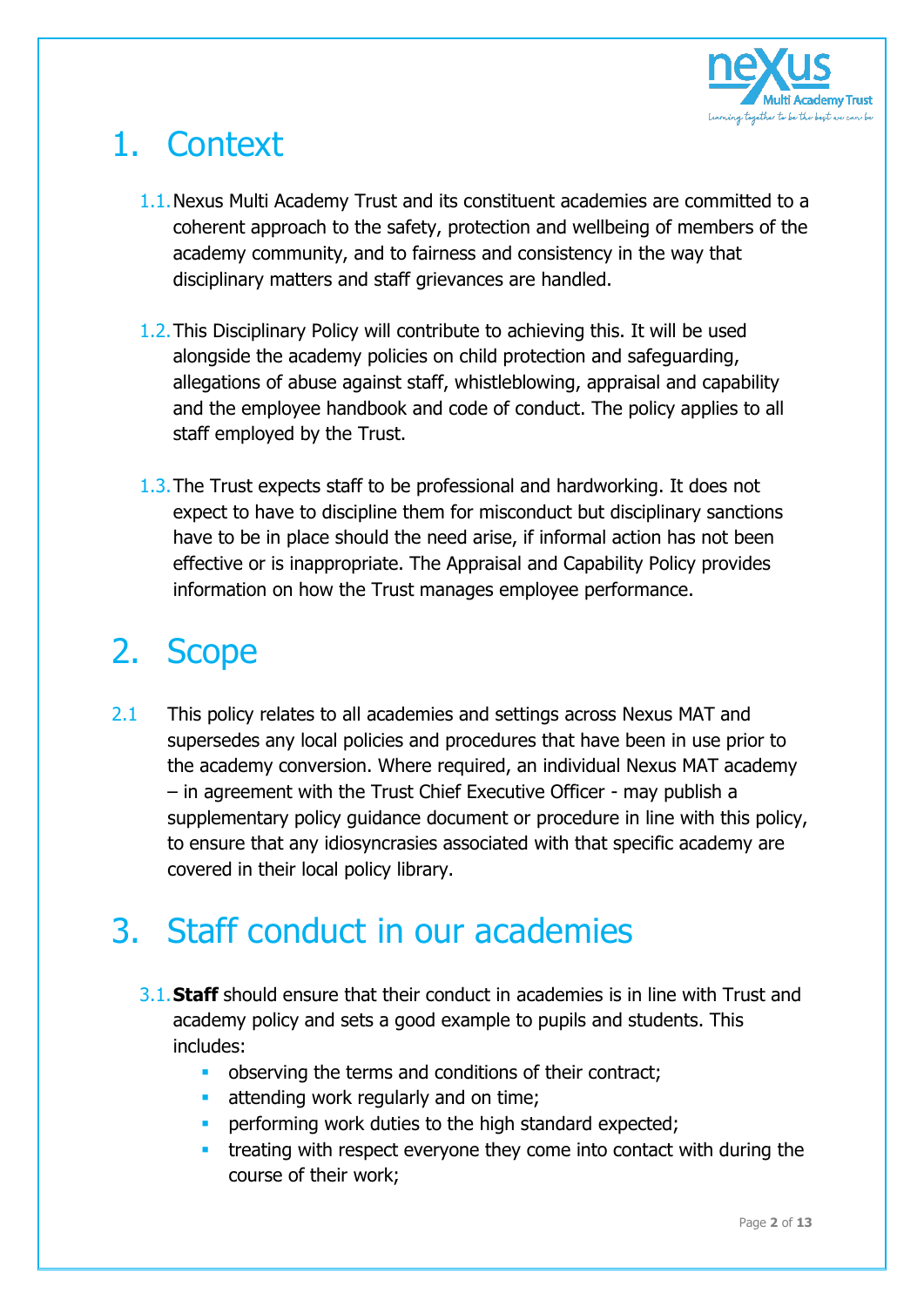

- **E** complying with requirements relating to training and Continuing Professional Development, health and safety, and information sharing;
- **E** alerting managers to any circumstances that may adversely affect their work;
- **EXECOMPLE 10 COMPUTE:** complying with the requirements of the Teacher and the Headteacher Standards.
- 3.2.Failure to maintain satisfactory standards of conduct may result in action being taken under this procedure.
- 3.3.**Leaders** have the additional responsibilities of:
	- **EXEC recruiting staff that they think are capable of working to the high** standards expected across the Trust, and managing them effectively;
	- **monitoring staff conduct and taking action where conduct is** unacceptable;
	- **E** encouraging staff to alert them to circumstances that may adversely affect their work;
	- **communicating the Trust policy and standard expectations to all staff,** ensuring there is a clear understanding of both;
	- **•** providing effective feedback on the conduct, attendance and performance to individuals they are responsible for;
	- **EXECTE 10** ensuring that any actions taken as a result of staff misconduct or gross misconduct are carried out discreetly, fairly, and in confidence.
- 3.4.The **Chief Executive Officer** must adhere to the 7 principles of public life, and all leaders across the Trust are expected to conform to these standards. The principles are:
	- **EXELGES -** Holders of public office should act solely in terms of the public interest.
	- **Example: Integrity -** Holders of public office must avoid placing themselves under any obligation to people or organisations that might try inappropriately to influence them in their work. They should not act or take decisions in order to gain financial or other material benefits for themselves, their family, or their friends. They must declare and resolve any interests and relationships.
	- **Objectivity -** Holders of public office must act and take decisions impartially, fairly and on merit, using the best evidence and without discrimination or bias.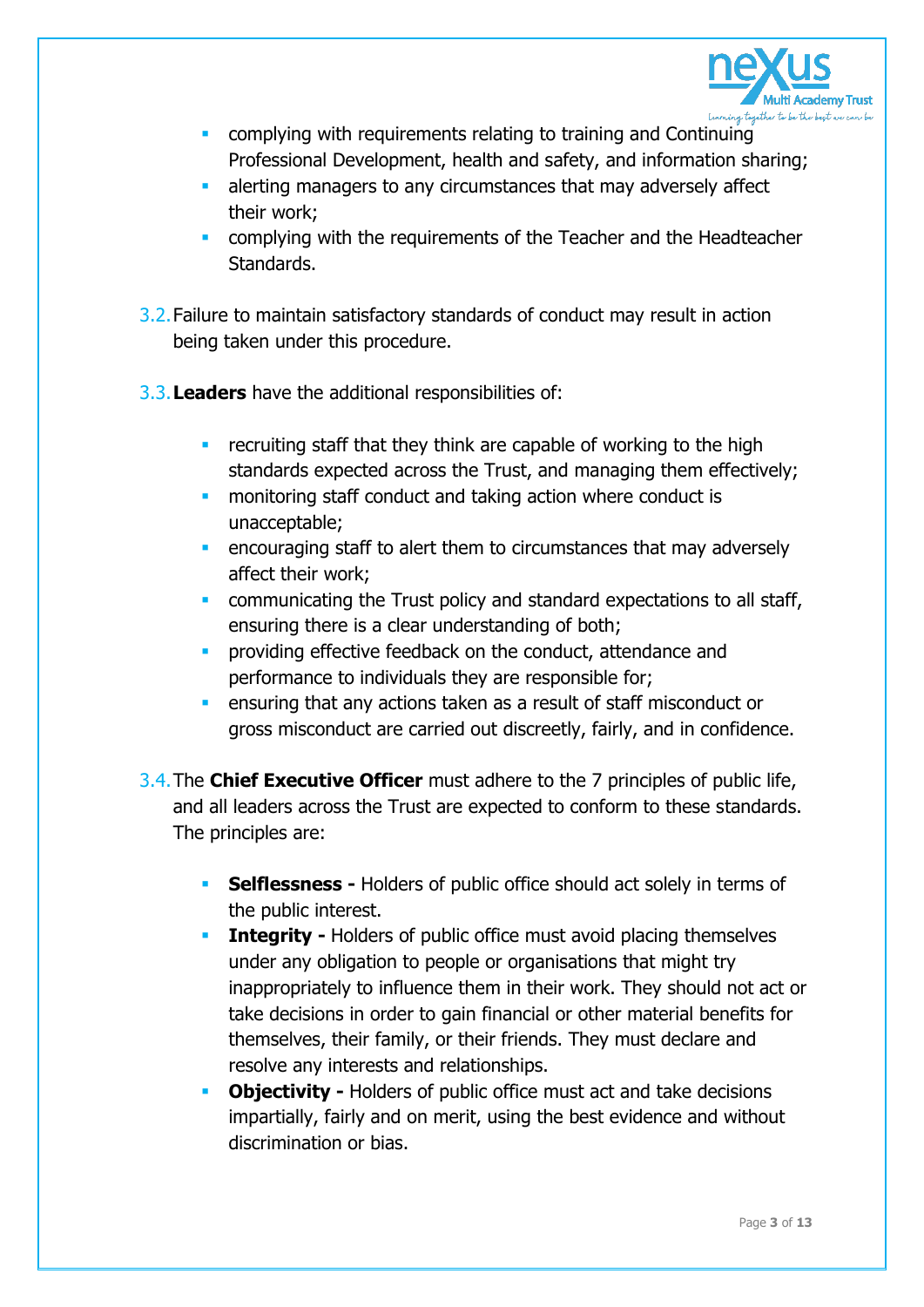

- **EXECOUNTABILITY Holders of public office are accountable to the** public for their decisions and actions and must submit themselves to the scrutiny necessary to ensure this.
- **Openness -** Holders of public office should act and take decisions in an open and transparent manner. Information should not be withheld from the public unless there are clear and lawful reasons for so doing.
- **Honesty -** Holders of public office should be truthful.
- **Leadership** Holders of public office should exhibit these principles in their own behaviour. They should actively promote and robustly support the principles and be willing to challenge poor behaviour wherever it occurs.
- 3.5.This policy is published by the Trust Board.

# 3.6.**The Trust Board has a responsibility to:**

- **•** treat all incidents of staff misconduct or gross misconduct fairly and in line with Trust policy;
- **EXECTE:** review this policy annually or after any incident of serious misconduct to ensure that it is effective, practicable and fair.

# 4. Types of misconduct

- 4.1. Listed below are some actions normally considered to be misconduct or gross misconduct that would be dealt with under this policy. The lists are a guide and are not exhaustive. The Trust has the right to discipline a member of staff for misconduct or gross misconduct even if the action they have taken is not listed below. Staff considered to have committed gross misconduct may be suspended before consideration for dismissal:
	- **EXECUTE:** Breaches of an employee's contract of employment;
	- **EXECUTE:** Breaches of the Trust or one of its academy's policies, including the sickness absence policy, IT user policy and health and safety policy;
	- **■** Unauthorised absence from work;
	- **■** Unauthorised use of Trust facilities for example using the internet for excessive personal emailing;
	- **•** Persistent lateness, poor timekeeping or timewasting;
	- **EXECT** Inappropriate or offensive behaviour  $-$  for example, using foul or abusive language;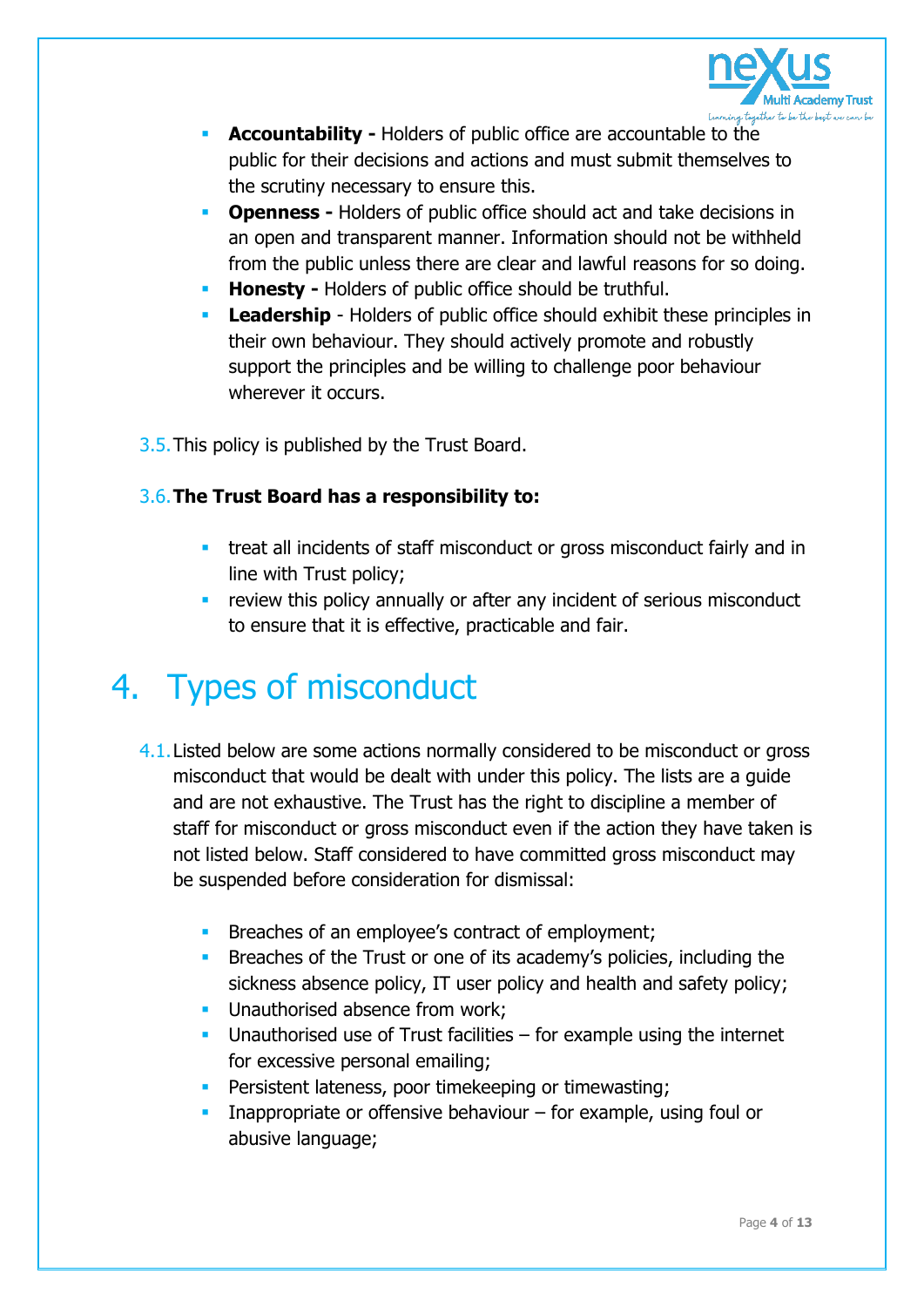

- **EXECUTE:** Intentionally disobeying the reasonable instructions of a senior member of staff;
- **A breach of confidentiality or Trust regulations;**
- **EXECUTE:** Negligence in the performance of duties;
- 4.2. **Gross misconduct** is a serious breach of contract and includes misconduct, which in the opinion of Nexus Multi Academy Trust is likely to prejudice our reputation or irreparably damage the working relationship and trust between the Trust and the employee. Gross misconduct will be dealt with under this procedure and will normally lead to dismissal without notice or pay in lieu of notice. Gross misconduct may include:
	- Harassment of or discrimination against a child or employee;
	- Inappropriate conduct with children or young people, including failing to maintain appropriate professional boundaries;
	- Failure to follow the academy's child protection procedures;
	- Breaches of health and safety requirements;
	- Physical assaults or threats to a colleague, pupil or member of the public;
	- Actual or threatened violence, or behaviour which provokes violence;
	- Unauthorised removal of Trust property, or malicious damage to Trust property or equipment;
	- Criminal offences that in the Trust's opinion may undermine that employee's ability to do their job or adversely affect internal relations, staff or pupils;
	- Dishonesty involving anything that relates to life in academies;
	- Fraud or forgery, including falsification of documents such as expense claims, pupils' work, examinations or assessments;
	- Theft:
	- Being under the influence of alcohol, illegal drugs or other substances during working hours or not being capable of fulfilling duties because of their effects;
	- Any action that harms the reputation of the Trust;
	- Negligence or a deliberate breach of an employee's contract of employment;
	- Failure to obey instructions, or any other act of insubordination;
	- Accessing internet sites at work or at home, or using academies equipment, which contains pornographic, offensive or obscene material;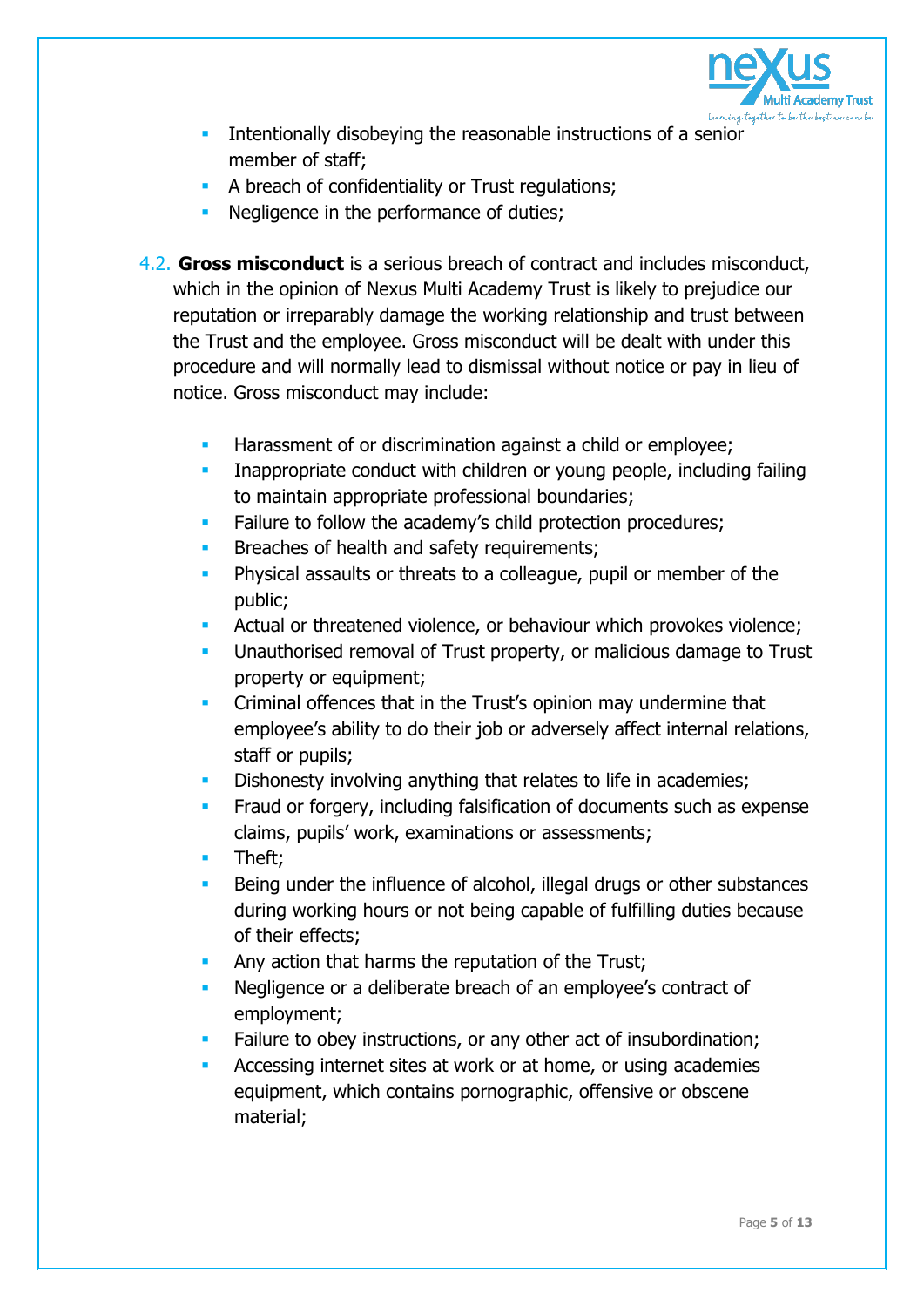

- Making a false declaration or failing to disclose information in relation to the disqualification from childcare requirements, or becoming disqualified from providing childcare;
- The disclosure of confidential information;
- Failure to ensure confidential information is kept securely;
- Possession, use, supply of illegal substances;
- Serious misuse of IT policies or systems.

# 5. Staff discipline procedures

5.1.It is the Trust policy to ensure that any disciplinary matter is dealt with fairly and that steps are taken to establish the facts and to give employees the opportunity to respond before taking any formal action. An employee may bring a trade union representative or a work colleague, Employees will not normally be dismissed for a first act of misconduct, unless the Trust decides that the conduct amounts to gross misconduct or the employee has not completed a probationary period.

# 5.2.**Disciplinary investigations**

- 5.2.1. When a manager thinks that misconduct has taken place, and where it is determined that an investigation is needed, the manager will determine if it is in the interest of the academy and/or the employee to suspend the individual on full pay without prejudice. HR advice should be taken at this time.
- 5.2.2. Once a decision has been made and action taken, the manager must then delegate authority to carry out an investigation. For a Headteacher, this delegated responsibility would usually be allocated to the Deputy Head in the first instance or another senior member of staff, who will keep written records of any meetings. The purpose of an investigation is to establish a fair and balanced view of the facts. It may involve interviewing the employee and any witnesses, and reviewing relevant documents or other information. The Headteacher will first and foremost inform the member of staff that they are going to initiate an investigation.
- 5.2.3. Where any allegation is made, the Headteacher should be informed and a meeting will be arranged with the member of staff in question. The Chief Executive Officer and/or local governance Chair may be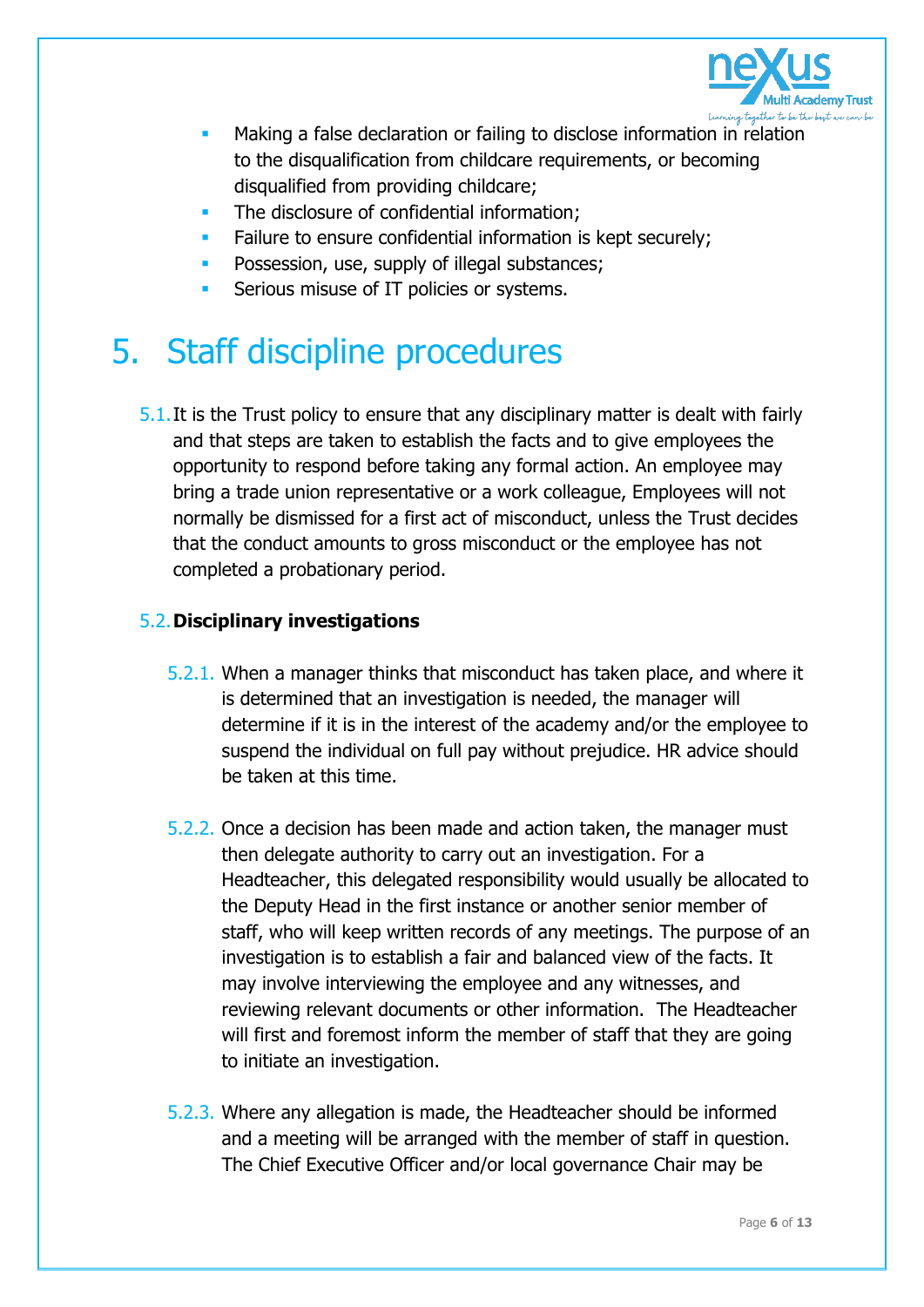

informed, and if the Headteacher is the person in question, the Chief Executive Officer **must be informed** and will arrange the meeting. This will take place immediately if there is concern that a child is at risk of harm, or normally within 7 days if this is not the case.

5.2.4. If an allegation is made against a trade union representative, no disciplinary action will be taken until an employed official of that trade union has been consulted.

#### 5.3.**Investigatory meeting**

- 5.3.1. The Headteacher will listen and view any evidence presented including the details of the misconduct and any discussions which have followed. HR may be asked to attend by the Headteacher. A trade union representative or work colleague may be asked to attend by the employee. 7 days' written notice should be given of the investigatory meeting.
- 5.3.2. An investigation report will be written following the meeting which includes an introduction, executive summary, methodology, findings and potential further actions.
- 5.3.3. Further actions may include:
	- no further action is taken or
	- a disciplinary hearing should take place or
	- that the misconduct refers to capability (see appraisal and capability policy)

# 5.4.**No further formal action will be taken**

5.4.1. If the senior leader has investigated the misconduct of a staff member and has made the recommendation that no further action be taken, or that informal action should be taken, the member of staff will be informed in writing within 7 days of the investigatory meeting. If the investigator believes that the misconduct was a one-off, a misunderstanding, or an act of poor judgement, they may wish to arrange a follow-up meeting to discuss this with the staff member and the implications of their conduct.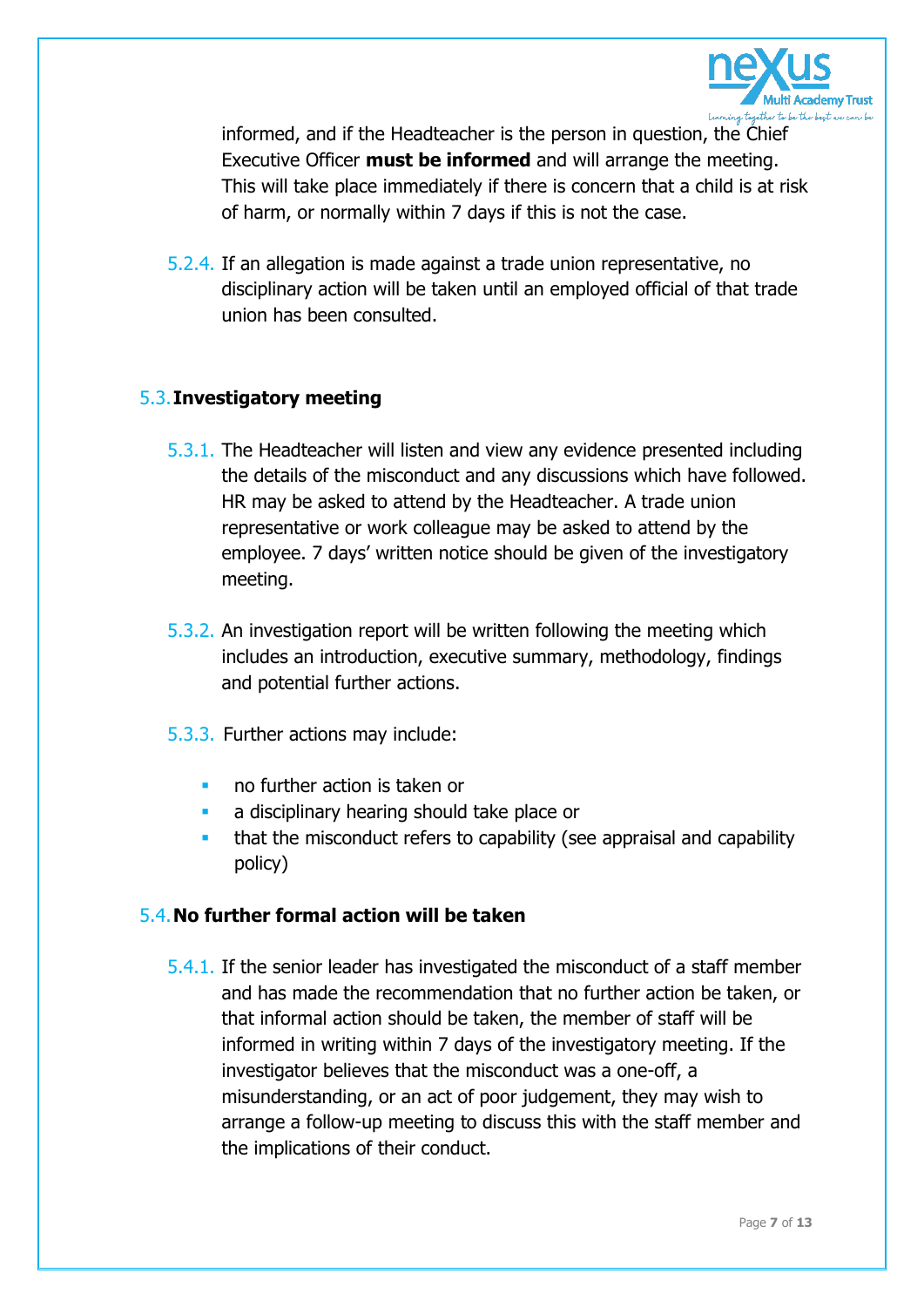

5.4.2. Senior leaders may use this follow-up meeting to draw up a personal plan to improve conduct, timekeeping or organisational skills. An improvement plan may be created with measurable improvements as targets and reasonable timescales in which to improve. These will be reviewed at the end of the agreed improvement period and if insufficient improvement has been made the manager may make the decision to take more formal action.

# 5.5.**A disciplinary hearing will take place**

- 5.5.1. In cases where an act of gross misconduct or incidents of misconduct have taken place, the manager may advise that a disciplinary hearing should take place to review the conduct of the member of staff and decide on a formal course of action. Persons who are considered to have committed misconduct may be suspended before consideration for dismissal.
- 5.5.2. The person who is the subject of the investigation will be informed as soon as a disciplinary hearing has been decided. If there has been an allegation made against them by a pupil, they will be informed only after the Headteacher has spoken to HR. The employee will then be advised what the next course of action will be. However, if the police or children's social care are to be involved, for example in a case of alleged sexual misconduct, they will be contacted before the employee and will advise on what information may be disclosed to the person under investigation.
- 5.5.3. In the case of an employee who has been accused of abuse, the academy will report through children's social care and will take their lead from these services, usually the Local Authority Designated Officer. If the employee is a member of a union or any other professional association, they should be advised to contact that body at the outset of the investigation.

# 5.6.**Disciplinary hearings**

5.6.1. When a manager has recommended disciplinary action, a disciplinary hearing will be convened. The purpose of the disciplinary hearing is to test the facts and probe the evidence through reviewing the investigation. Employees should be allowed to state their case and from this establish any mitigating circumstances.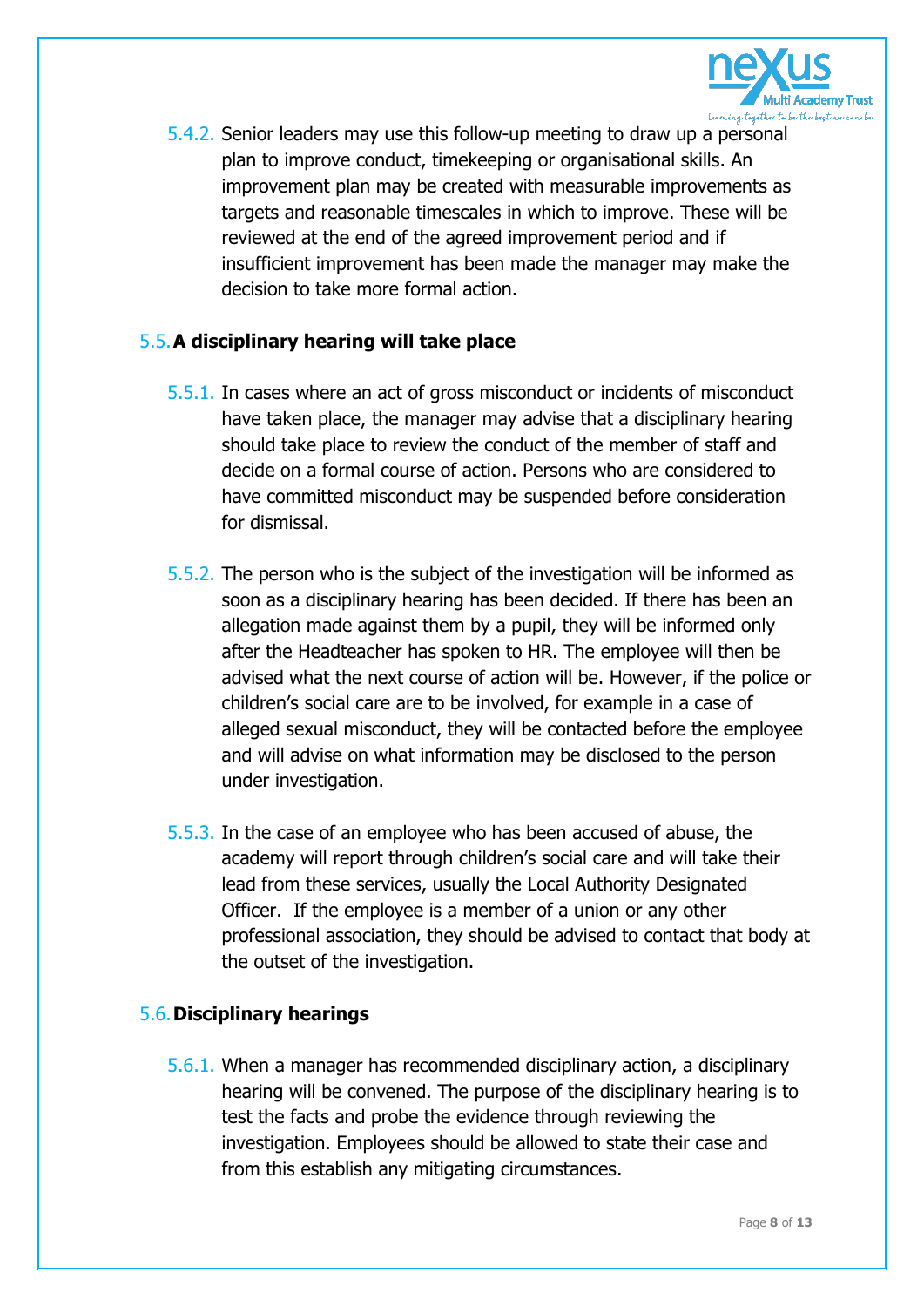

- 5.6.2. The Disciplinary Hearing Panel will usually be made up of 3 governors. The Headteacher will act as an advisor to the panel, unless they have also been the investigating officer. The Trust's HR advisor or an executive officer may also advise the panel.
- 5.6.3. The employee will be notified in writing as soon as is practicable of the date, time and location of the hearing (at least 7 days' notice). The procedure and copies of relevant documentation that will be used - or may be useful or necessary to prepare a response - will be provided. The employee will be informed of the allegations against them, the basis for those allegations and the likely range of consequences if it is decided at the hearing that the allegations are true.
- 5.6.4. An employee may bring a companion to all meetings where a warning or dismissal may be an outcome, and this may be either a trade union representative or a work colleague. The employee will be informed of their right to be accompanied in the written notification of the hearing. Should they wish to bring a companion to the hearing, they will be responsible for making the necessary arrangements and providing them with copies of paperwork that they may require.

# 5.7.**Process**

- 5.7.1. The hearing will follow the following process:
	- **EXEDENT Investigating Manager outlines case**
	- **Employee given opportunity to state their case**
	- **E** Witnesses available for questioning
	- **Opportunities for both sides to ask questions**
	- **EXECUTE:** Investigating manager summarises case
	- **Adjournment**
	- **•** Decision
- 5.7.2. The Nexus Multi Academy Trust has a duty of care to its employees and will do all it can to minimise the stress of the disciplinary process.
- 5.7.3. The employee may need additional support and the employing academy will consider what would be appropriate. If there is a criminal investigation and the police are involved, they may provide this additional support. For more information on support, confidentiality,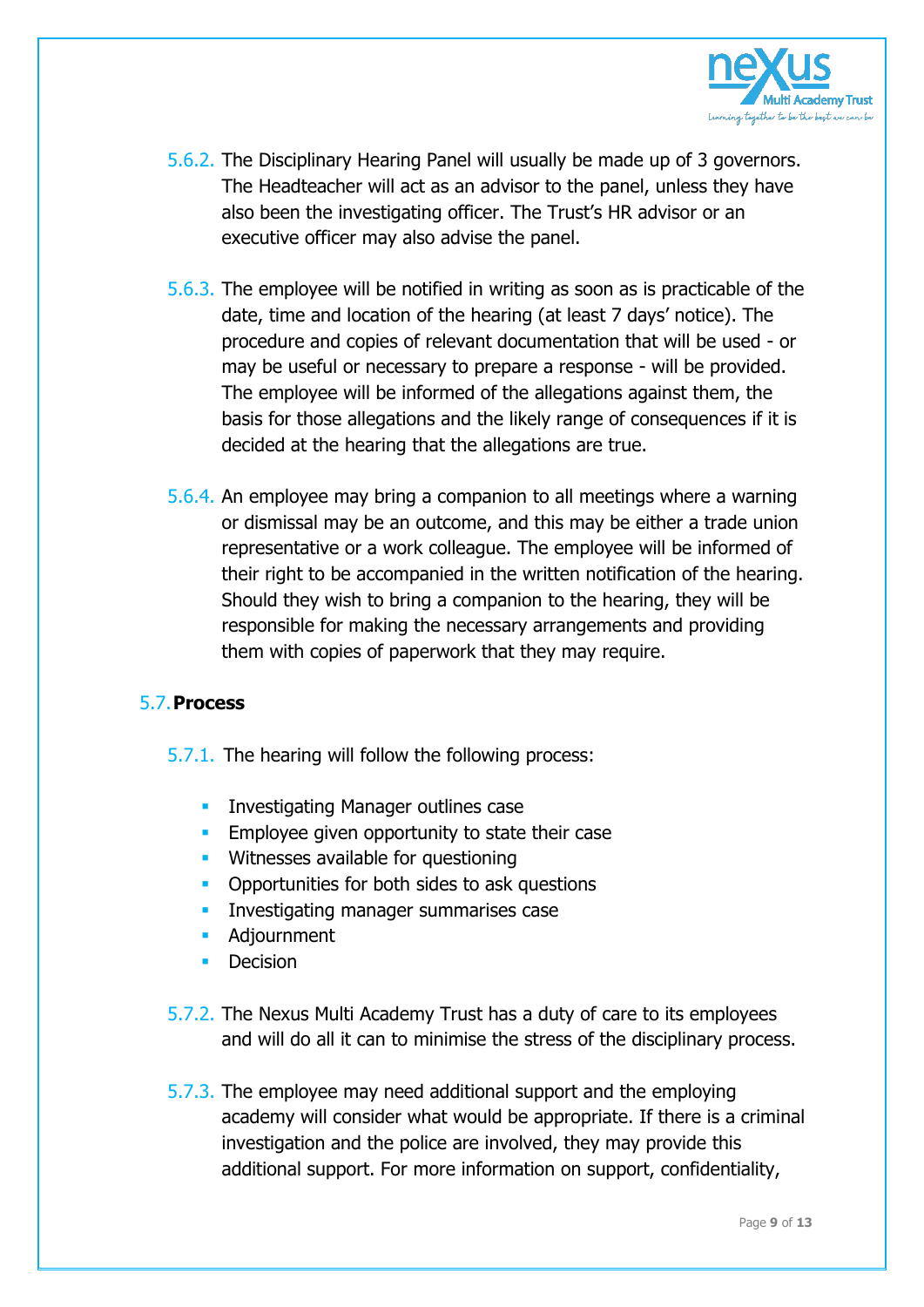

suspensions, resignations and investigation processes that relate to allegations of abuse, please refer to the Trust's Allegations of Abuse Against Staff Policy.

# 5.8.**Confidentiality**

- 5.8.1. The Trust will make every effort to protect the privacy of all parties during and after an investigation into misconduct. It is in everyone's best interest to maintain this confidentiality to ensure a fair investigation with minimum impact for all parties. All employees must treat information communicated to them in connection with an investigation or disciplinary matter as confidential.
- 5.8.2. A breach of confidentiality will be taken seriously and may warrant its own investigation. It is a criminal offence to publish information that could lead to the identification of someone who is the subject of an allegation or a disciplinary hearing before they are charged or summonsed.
- 5.8.3. Where the Trust is legally required or entitled to make a statement in relation to the outcome of disciplinary action, employees will be informed of this wherever possible.

# 5.9.**Suspensions**

- 5.9.1. The Trust will not suspend a member of staff without serious consideration, and will not do it automatically when an allegation of abuse or misconduct is made. Depending on the nature of the case, it may be possible that alternative arrangements are made such as work location or reorganisation of duties, and these will be considered before a decision to suspend is made.
- 5.9.2. Suspension is not a disciplinary penalty and does not imply that any decision has already been made about the allegations. Where an employee is suspended, they will receive confirmation in writing as soon as possible and will be informed of the reason for the suspension. The suspension will be for no longer than is necessary and will be kept under review. Employees will continue to receive full pay and benefits during any period of suspension.

# 5.10. **Resignations**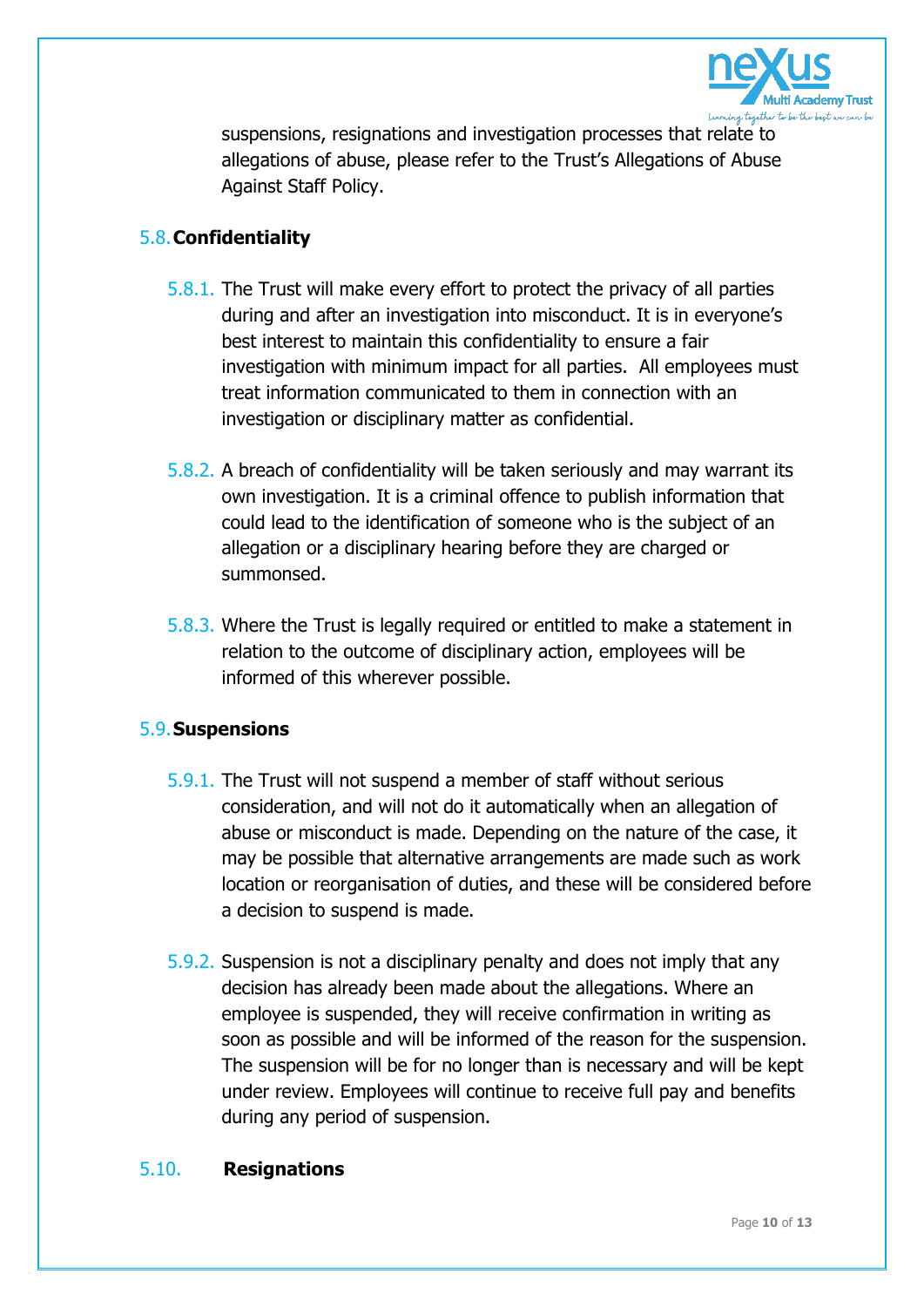

5.10.1. If an employee hands in their resignation when a disciplinary hearing has been ordered or during an investigation, the investigation may still continue until an outcome has been reached, with or without the person's cooperation. They will be given full opportunity to respond to the hearing. A referral to the Disclosure and Barring Service and Secretary of State will also be made where the thresholds for referral are met.

# 5.11. **Record keeping**

- 5.11.1. Detailed records of all investigations and outcomes should be kept securely, and in line with the Data Protection Act (1998) and General Data Protection Regulation (2018), in the personal file of the person who has been under investigation, who should be given a copy of the same information. This will enable the Trust to:
	- provide all the necessary information for future employers if the individual requires a reference. Where DBS checks highlight allegations that did not result in any criminal charges, records will need to show exactly what happened, what points of action were taken during and after the investigation, and how the result of the investigation was reached;
	- prevent unnecessary re-investigation in the future if an allegation resurfaces.
- 5.12. Allegations or investigations that are proven to be malicious will not be kept on employment records or used in employee references.

# 5.13. **Action on conclusion of the case**

- 5.13.1. The employee will be informed in writing of the decision and the reasons for it, usually within 7 days of the hearing. Alternatively, the panel may give the employee a disciplinary first warning or final warning or dismiss them. It will be necessary to determine if the employee has an existing live warning on file before a decision is made.
- 5.13.2. The Disciplinary Committee may find that there is no case to answer and refer the case back to an informal process or the Trust's capability procedures.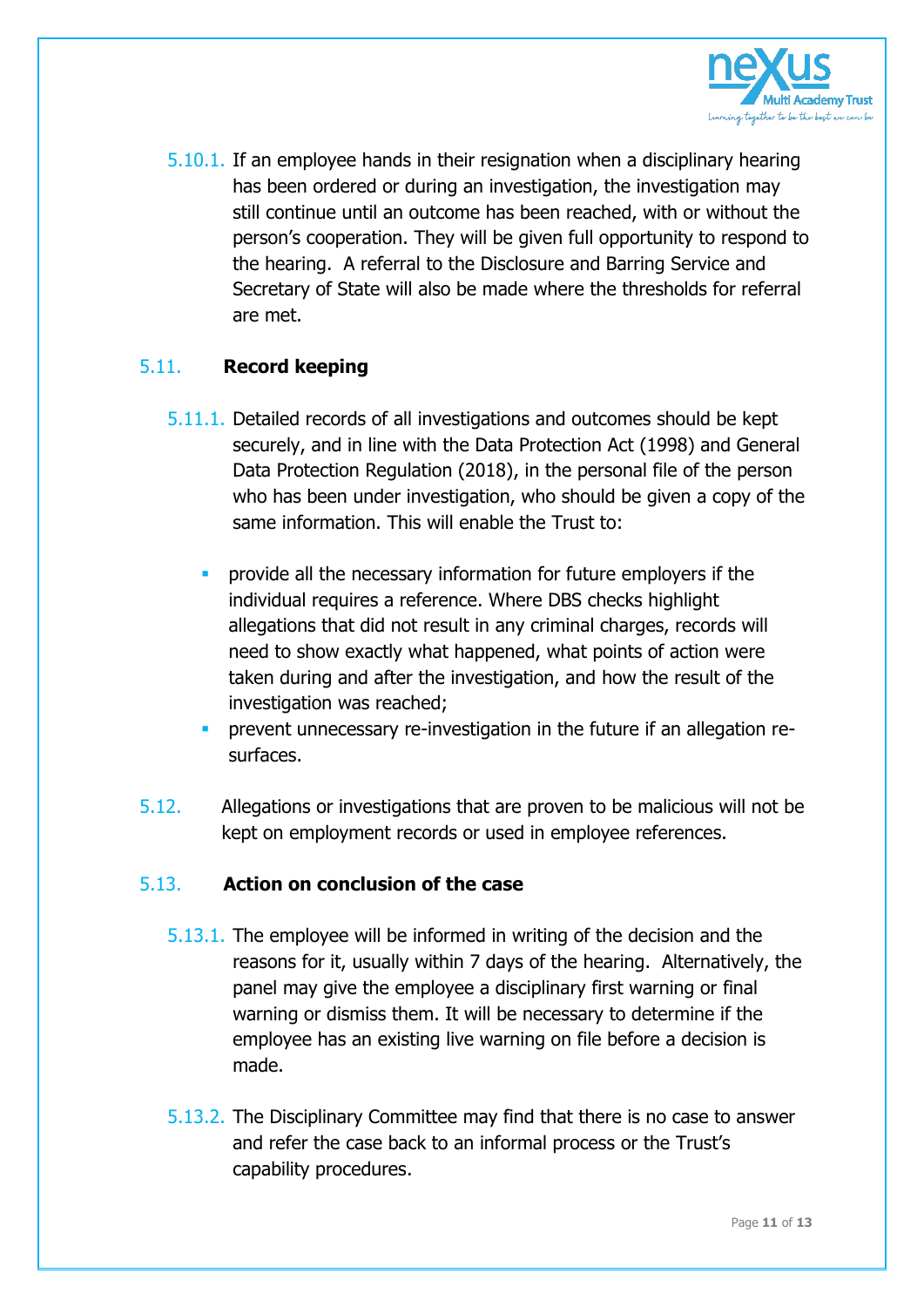

5.13.3. Disciplinary action comes with the following timescales:

- A verbal warning live on file for **6 months**
- Written warnings will set out the nature of the misconduct, the period for which the warning will remain active and the likely consequences of further misconduct in that active period. After the active period (**live on file for 9 months**), the warning will remain permanently on the employee's personal file but will be disregarded in deciding the outcome of future disciplinary proceedings.
- Final written warning **18 months**
- 5.13.4. The panel will inform the Chief Executive Officer in writing if they choose to dismiss an employee with the reasons for the dismissal and the employee's contract of employment will be terminated.
- 5.13.5. Where an employee is dismissed, a referral to the Disclosure and Barring Service and Secretary of State will be made where the thresholds for referral are met.
- 5.13.6. If it is decided that the employee may return to work (after a suspension) then provisions will be put in place by the setting to ensure that the transition is as smooth as possible. This may involve a phased return for a trial period or use of another member of staff as a support system in the short term.

# 5.14. **Appeals**

- 5.14.1. Members of staff can appeal disciplinary action taken against them within 7 days of the date on which they were informed of the decision.
- 5.14.2. The appeal will be dealt with as impartially as possible and will be conducted by a panel of Directors not previously involved in the case. The Chief Executive Officer will act as an advisor to the panel, as will the Trust's Human Resources Advisor. The employee will be given written notice of the date, time and place of the appeal hearing no less than 7 working days before the hearing. They may bring a companion to the appeal hearing.